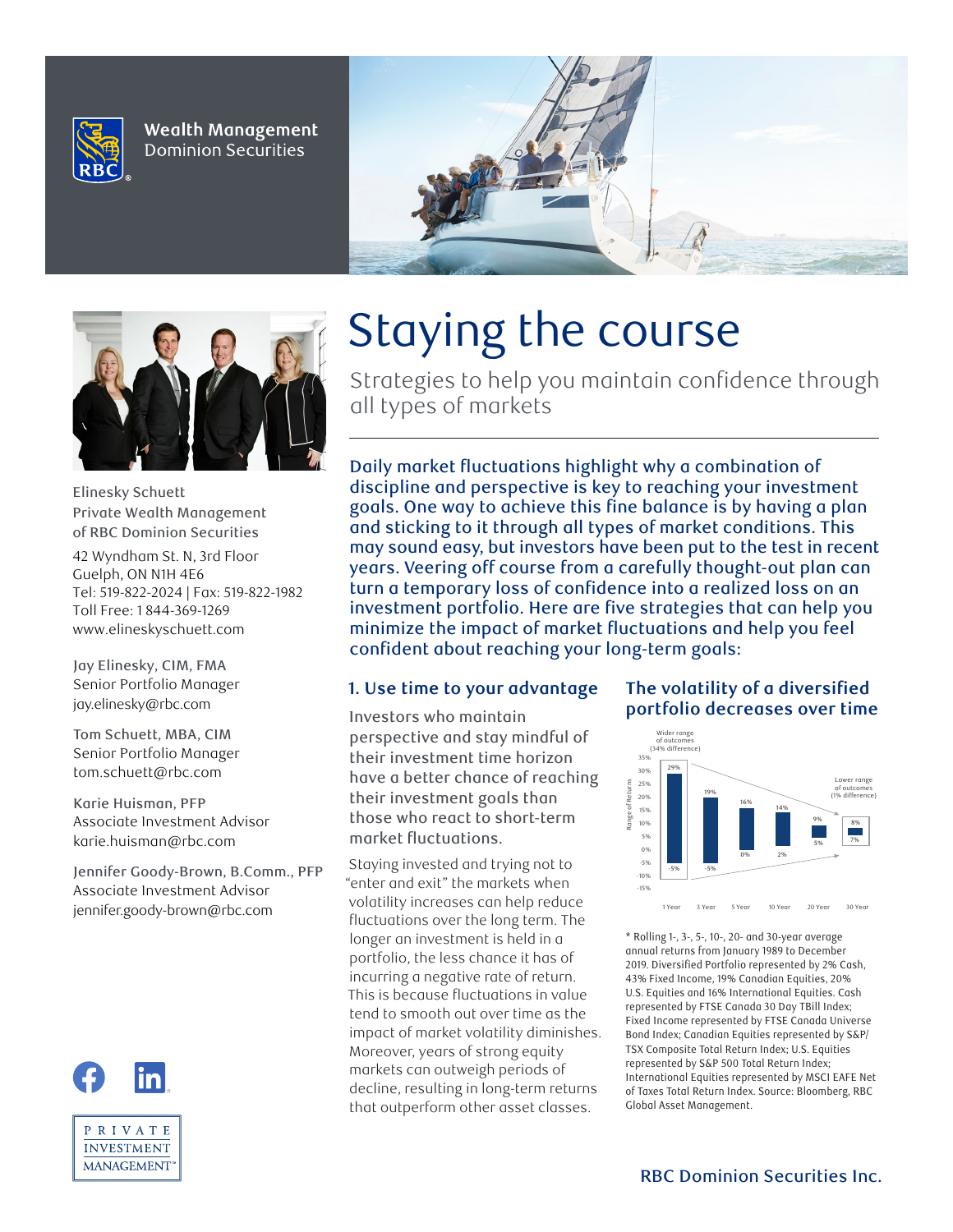#### **Why it's best to stay invested**

Missing just the 10 best days in the market over the past 10 years would have reduced returns significantly. 10 years would have reduced returns  $\frac{1}{\sqrt{1-\frac{1}{\sqrt{1-\frac{1}{\sqrt{1-\frac{1}{\sqrt{1-\frac{1}{\sqrt{1-\frac{1}{\sqrt{1-\frac{1}{\sqrt{1-\frac{1}{\sqrt{1-\frac{1}{\sqrt{1-\frac{1}{\sqrt{1-\frac{1}{\sqrt{1-\frac{1}{\sqrt{1-\frac{1}{\sqrt{1-\frac{1}{\sqrt{1-\frac{1}{\sqrt{1-\frac{1}{\sqrt{1-\frac{1}{\sqrt{1-\frac{1}{\sqrt{1-\frac{1}{\sqrt{1-\frac{1}{\sqrt{1-\frac{1}{\sqrt{1-\frac{1}{\sqrt{1-\frac{1}{\sqrt{1-\frac{1}{\sqrt{1-\frac{1$ 



Based on the annualized returns of the S&P/TSX Composite Index for 10 years, ending December 31, 2019.

Source: Bloomberg, RBC Global Asset Management.

# **2. Maintain discipline**

History shows that by maintaining discipline and perspective during market downturns, a patient investor will often be the one rewarded when markets return to an upward path.

As market volatility increases, investors have a natural tendency to want to move into safer investments, hoping to avoid further losses. However, this move can result in needlessly locking in losses on investments that, given time, are likely to recover. A key to overcoming this emotional reaction is to refrain from trying to time the market. Selling at the wrong time and missing just a few days of a market recovery could have a significant long-term impact on your portfolio.

### **3. Diversify your portfolio**

Diversification, long considered the golden rule of investing, remains key to reducing portfolio volatility and risk.

Diversification means including in your portfolio a combination of investments from different asset classes, including cash, fixed income and equities, as well as different industry sectors, geographic areas and investment styles. Financial markets do not move in concert with one another and individual asset classes will perform differently in any given year. At any time, one asset class may be leading the market, while the others lag.

Diversification can help reduce the impact of market volatility on your overall portfolio by combining assets that react differently to changing market conditions. As the chart (next page) shows, it can be difficult to predict which asset classes will lead the market each year and which ones will underperform.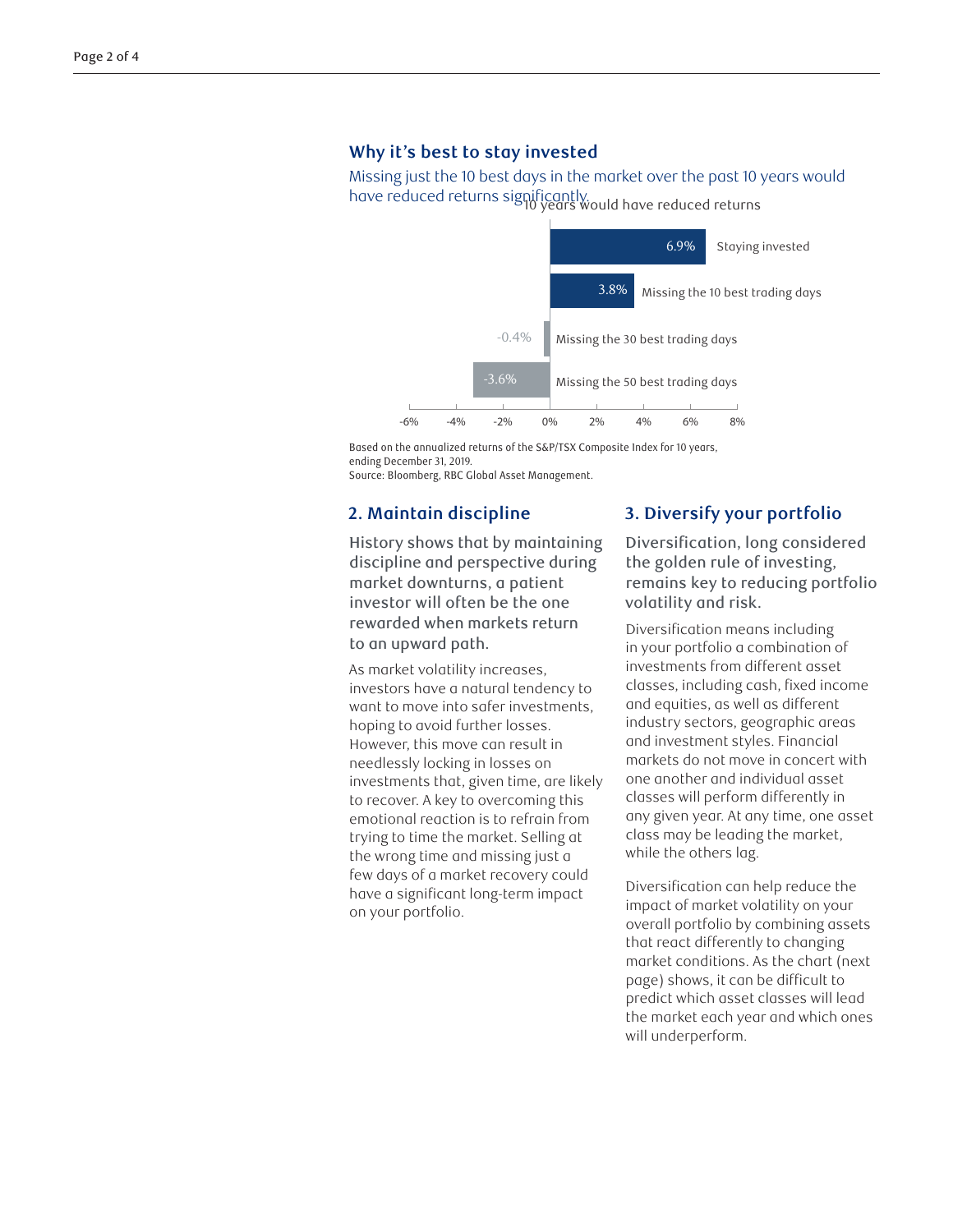| 2015                 | 2016                 | 2017                 | 2018                 | 2019                 |  |
|----------------------|----------------------|----------------------|----------------------|----------------------|--|
| <b>US Equities</b>   | <b>CDN Equities</b>  | <b>EM Equities</b>   | <b>US Equities</b>   | <b>US Equities</b>   |  |
| 20.8%                | 21.1%                | 28.3%                | 3.8%                 | 25.1%                |  |
| <b>INTL Equities</b> | <b>US HY Bonds</b>   | <b>INTL Equities</b> | <b>Global Bonds</b>  | <b>CDN Equities</b>  |  |
| 19.0%                | 14.3%                | 16.8%                | 1.9%                 | 22.9%                |  |
| <b>Balanced</b>      | <b>US Equities</b>   | <b>US Equities</b>   | <b>CDN Bonds</b>     | <b>INTL Equities</b> |  |
| 6.5%                 | 8.6%                 | 14.1%                | 1.4%                 | 16.5%                |  |
| <b>CDN Bonds</b>     | <b>EM Equities</b>   | <b>CDN Equities</b>  | Cash                 | <b>US HY Bonds</b>   |  |
| 3.5%                 | 7.3%                 | 9.1%                 | 1.3%                 | 14.0%                |  |
| <b>EM Equities</b>   | <b>Balanced</b>      | <b>Balanced</b>      | <b>Balanced</b>      | <b>EM Equities</b>   |  |
| 2.0%                 | 6.5%                 | 8.8%                 | $-1.3%$              | 12.9%                |  |
| <b>Global Bonds</b>  | <b>Global Bonds</b>  | <b>US HY Bonds</b>   | <b>US HY Bonds</b>   | <b>Balanced</b>      |  |
| 1.9%                 | 3.5%                 | 6.4%                 | $-2.9%$              | 9.9%                 |  |
| Cash                 | <b>CDN Bonds</b>     | <b>CDN Bonds</b>     | <b>INTL Equities</b> | <b>CDN Bonds</b>     |  |
| 0.6%                 | 1.7%                 | 2.5%                 | $-6.0%$              | 6.9%                 |  |
| <b>US HY Bonds</b>   | Cash                 | <b>Global Bonds</b>  | <b>EM Equities</b>   | <b>Global Bonds</b>  |  |
| $-2.7%$              | 0.5%                 | 1.8%                 | $-6.9%$              | 6.9%                 |  |
| <b>CDN Equities</b>  | <b>INTL Equities</b> | Cash                 | <b>CDN Equities</b>  | Cash                 |  |
| $-8.3%$              | $-2.5%$              | 0.6%                 | $-8.9%$              | 1.7%                 |  |

# **A strong case for diversifying your investment portfolio**

All performance is in C\$. Source: RBC Global Asset Management Inc. as of December 31, 2019.

| <b>Equities</b>                            |                                     |                                                   | Fixed income                                             |                                              |                                                               |                                                                          |                                             |                                                        |
|--------------------------------------------|-------------------------------------|---------------------------------------------------|----------------------------------------------------------|----------------------------------------------|---------------------------------------------------------------|--------------------------------------------------------------------------|---------------------------------------------|--------------------------------------------------------|
| <b>CDN Equities</b><br>Canadian Equities   | <b>US Equities</b><br>U.S. Equities | <b>INTL Equities</b><br>International<br>Equities | <b>EM Equities</b><br><b>Emerging Market</b><br>Equities | <b>CDN Bonds</b><br><b>Canadian Bonds</b>    | <b>US HY Bonds</b><br>U.S. High-Yield<br><b>Bonds</b>         | <b>Global Bonds</b><br><b>Global Bonds</b>                               | Cash<br>Cash                                | <b>Balanced</b><br><b>Balanced</b><br><b>Portfolio</b> |
| S&P/TSX<br>Composite Total<br>Return Index | S&P 500 Total<br>Return Index       | <b>MSCI EAFE Total</b><br>Return Index            | <b>MSCI Emerging</b><br>Markets Total<br>Return Index    | <b>FTSE Canada</b><br>Universe Bond<br>Index | <b>ICE BOFAML US</b><br>High-Yield BB-B Total<br>Return Index | <b>FTSE World</b><br><b>Government Bond</b><br><b>Total Return Index</b> | <b>FTSE Canada</b><br>30 Day TBill<br>Index | 55% Equity /<br>45% Fixed<br>Income                    |

Reacting to shortterm market "noise" by making dramatic portfolio changes, like moving in and out of the markets, can have a negative impact on achieving your longterm investment goals.

## **4. Regularly rebalance**

Market fluctuations can often cause a shift in how your assets are divided in your portfolio (also known as asset mix drift), leading to a very different asset mix — and investment experience — than originally intended.

Rebalancing is one of the more effective ways to stay on track to reach your investment objectives. Not only does

it help keep your portfolio aligned with your investment goals, it also gives you the opportunity to lock in gains from one asset class and redeploy them to other asset classes that have become relatively inexpensive. Investment portfolios that are regularly rebalanced and adjusted tactically can take advantage of shorter-term opportunities without losing sight of the long-term strategic allocation.

# **The impact of portfolio drift**



Canadian equities: S&P/TSX Composite Total Return Index. Fixed income: FTSE TMX Canada Universe Bond Total Return Index. U.S. equities: S&P 500 Total Return Index. All performance in C\$. Source: RBC Global Asset Management.